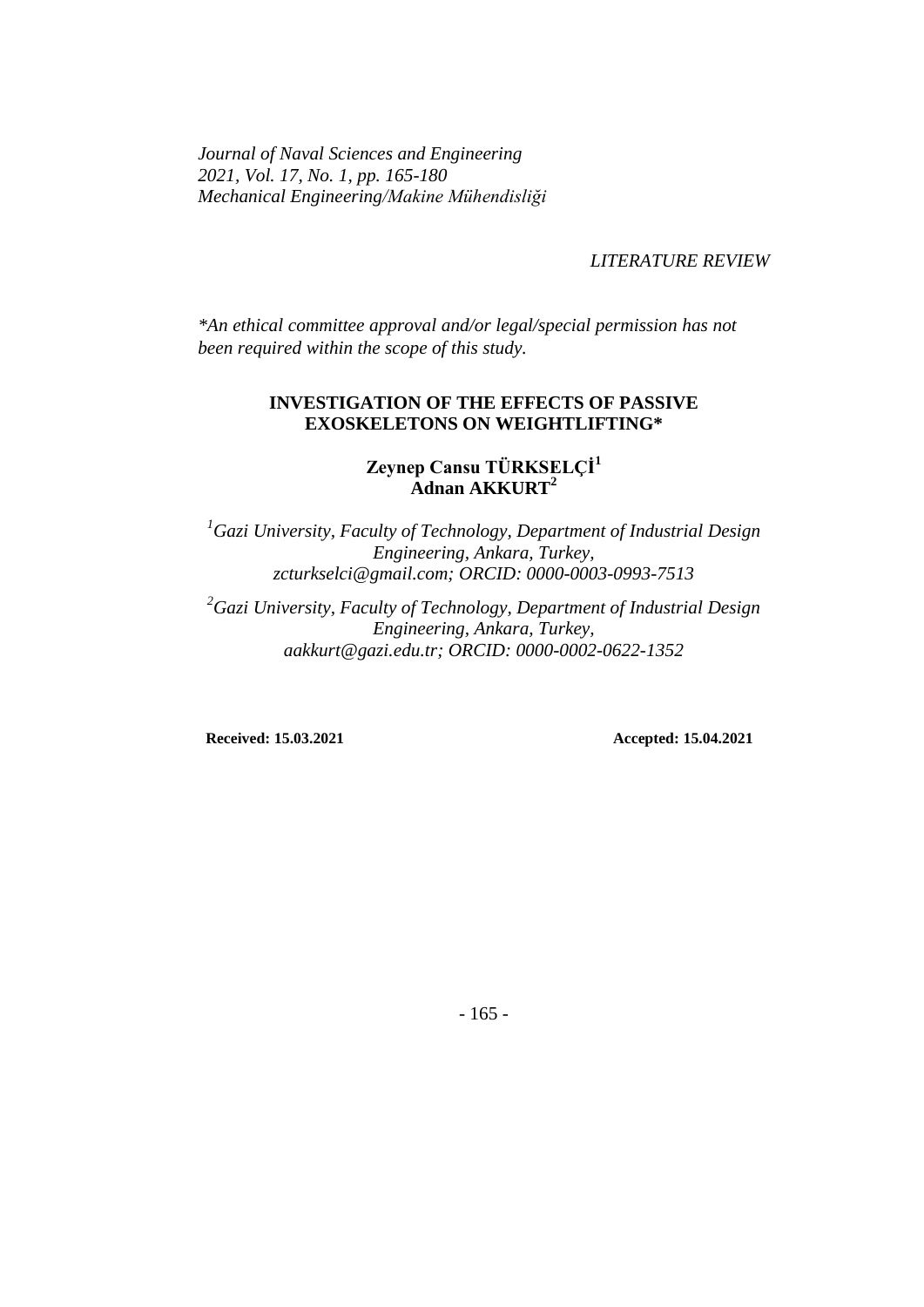#### **ABSTRACT**

*Exoskeletons are technologies that are constantly developed to be used in different areas to reduce pain and periodic deformation felt under heavy loads. A great number of researchers and technology companies have been working on developing exoskeleton systems that augment human mobility to achieve several benefits in human life. This study includes current studies of passive exoskeletons which are specifically tested. The effects of passive exoskeleton systems reducing the load on the spine have been investigated for various lifting positions. In addition, reducing the biomechanical loads affecting the user's joints, muscles and soft tissues have been mentioned. In the conclusions section, the importance of researchers from the different branches to work on exoskeleton technology is emphasized.*

**Keywords:** *Passive Exoskeleton, Wearable Systems, Assistive Devices, Lifting Devices.*

- 166 -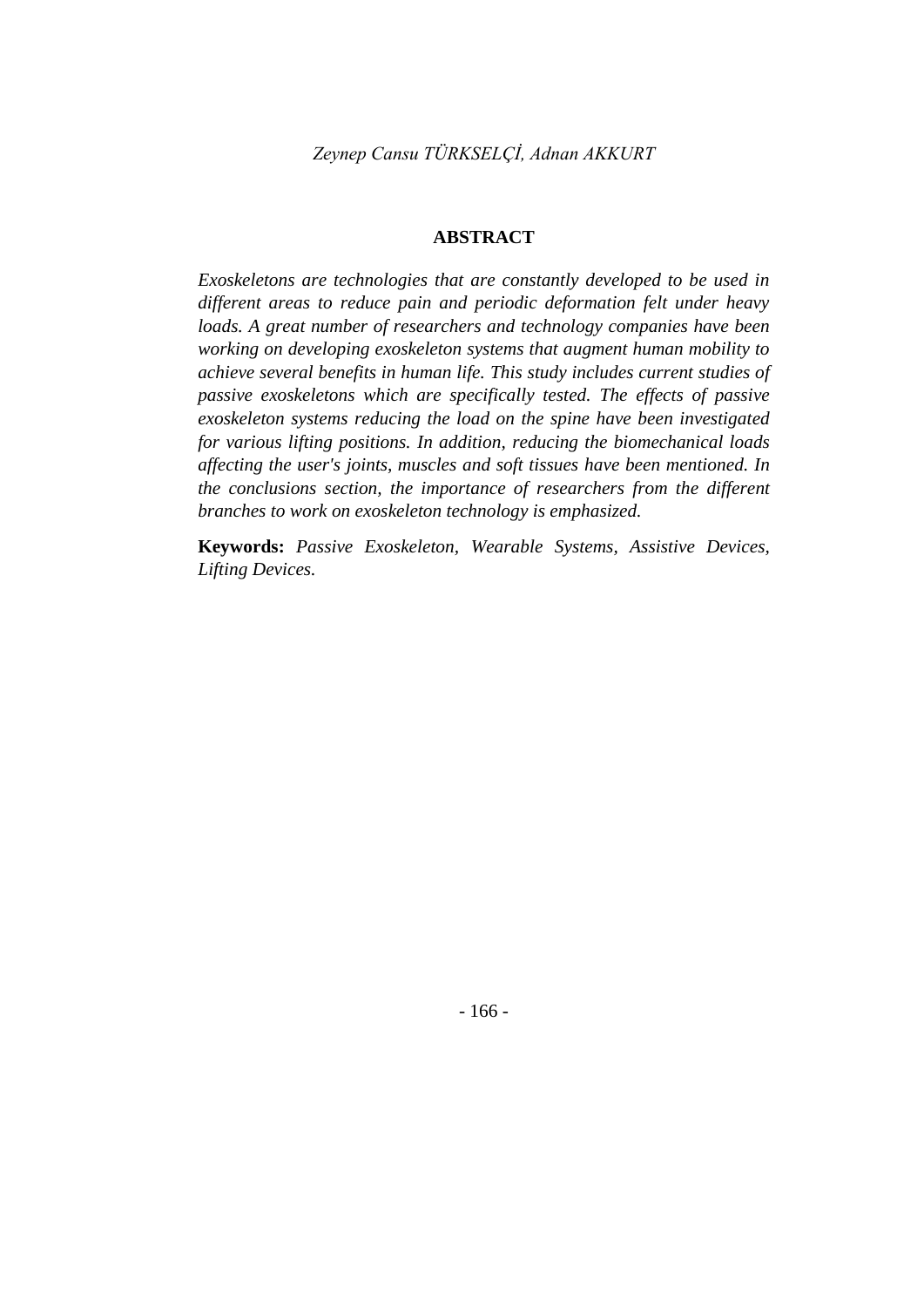## **PASİF DIŞ İSKELETLERİN AĞIRLIK KALDIRMAYA ETKİLERİNİN ARAŞTIRILMASI**

#### **ÖZ**

*Dış iskeletler, ağır yükler altında hissedilen ağrı ve periyodik deformasyonu azaltmak için farklı alanlarda kullanılmak üzere sürekli geliştirilen teknolojilerdir. İnsan yaşamında çeşitli faydalar elde etmek amacıyla, insan hareketliliğini artıran dış iskelet sistemleri geliştirmek için çok sayıda araştırmacı ve teknoloji firması bu konuda çalışmaktadır. Bu çalışma, pasif dış iskeletler üzerine yapılan güncel çalışmaları içermektedir. Pasif dış iskelet sistemlerinin omurga üzerindeki yükü azaltmasının etkileri, çeşitli kaldırma pozisyonları için araştırılmıştır. Ayrıca kullanıcının eklem, kas ve yumuşak dokularına etki eden biyomekanik yüklerin azaltılmasından bahsedilmiştir. Sonuçlar kısmında, farklı branşlardan araştırmacıların dış iskelet teknolojisi üzerinde çalışmasının önemi vurgulanmıştır.*

**Anahtar Kelimeler:** *Pasif Dış İskelet, Giyilebilir Sistemler, Yardımcı Cihazlar, Kaldırma Cihazları.*

- 167 -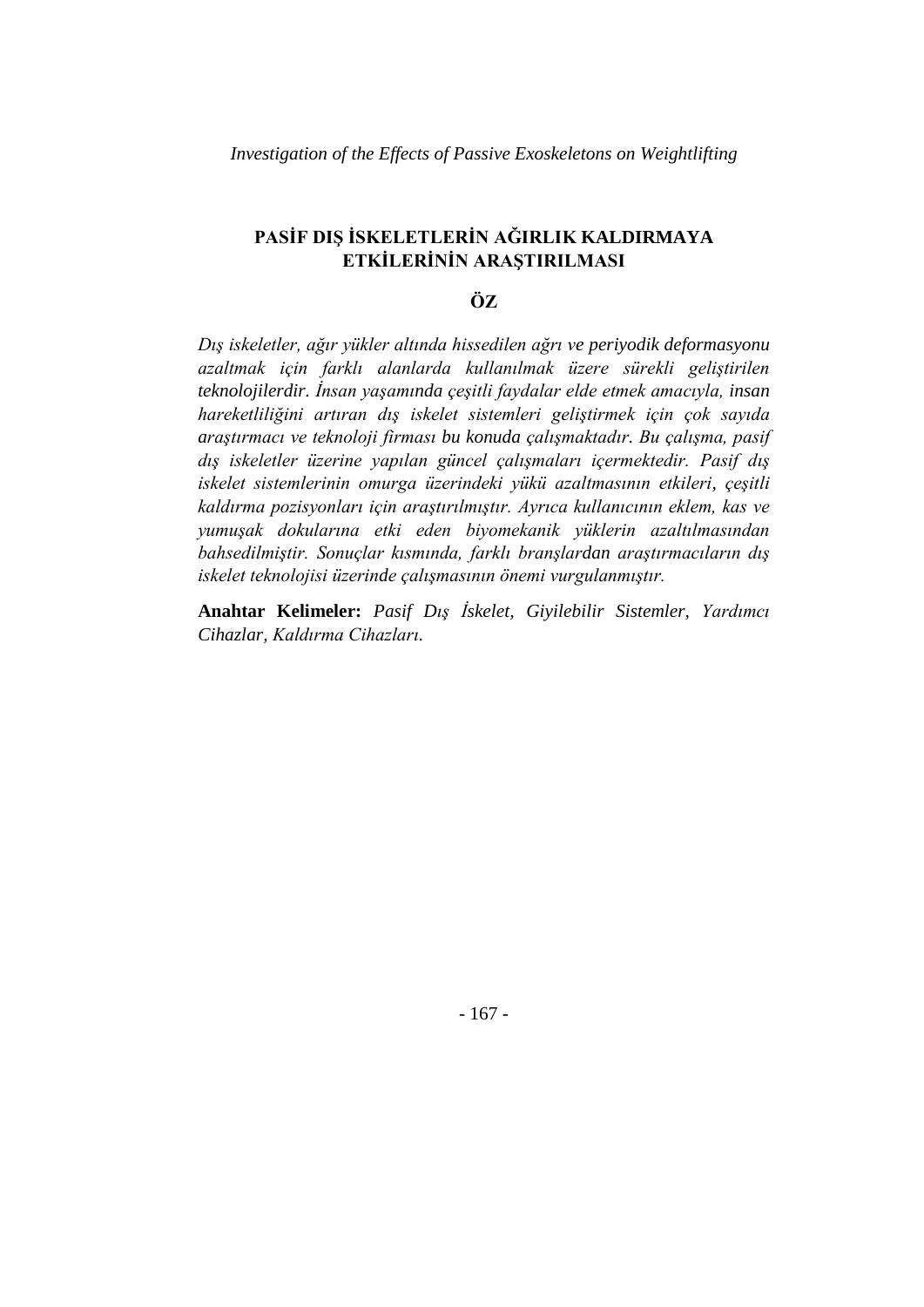#### **1. INTRODUCTION**

Bionics and exoskeletons have become more study in the last decade instead of prosthetics and orthotics. Exoskeletons, spread from the medical sector to military platforms, will be more common concepts in the near future. Researchers point to the approaching of the days when people moved around in their communities with the help of wearable exoskeletons (Sawicki et al., 2020). When designing an industrial exoskeleton, the aim is to ensure the worker with additional strength that is also comfortable to use to decrease the possibility of injury while performing their duties (Karfidova et al., 2020).

There are some points in exoskeletons that are considered negative and are still considered as disadvantages in current studies. Issues such as difficulty in donning and taking off, the discomfort of length and short settings, limitation of range of motion, or the weight of the device are still the most cited disadvantages of exoskeleton designs. However, the support these systems provide to the user during lifting is the mainstay behind most academic studies and the success story of commercially available products. Studies examining the effect of exoskeletons to decrease the load on the spine during lifting are available in the literature. In this study, findings emerging from different opinions and test results were compiled.

The development of exoskeletons also brought along branching. For example, with the increasing developments in the military field, the Super Warrior-2019 Exoskeleton Competition was organized in Beijing in October 2019. The competition contained munitions loading, light shunting, material handling, tapped walking, hurdle climbing, ditch crossing, and weapon operation, which are meticulous tests of current exoskeleton designs (Jia-Yong et al., 2020). As it is useful for soldiers to carry the necessary equipment and weapons with less effort (Lowe et al., 2019), it will be beneficial to use the exoskeleton system in sectors where repetitive work is done, such as the construction sector (Kim et al., 2019). Mass manufacturing companies also measure their performance to achieve the same quality every time in repetitive tasks. (Maurice et al., 2020) argued in

- 168 -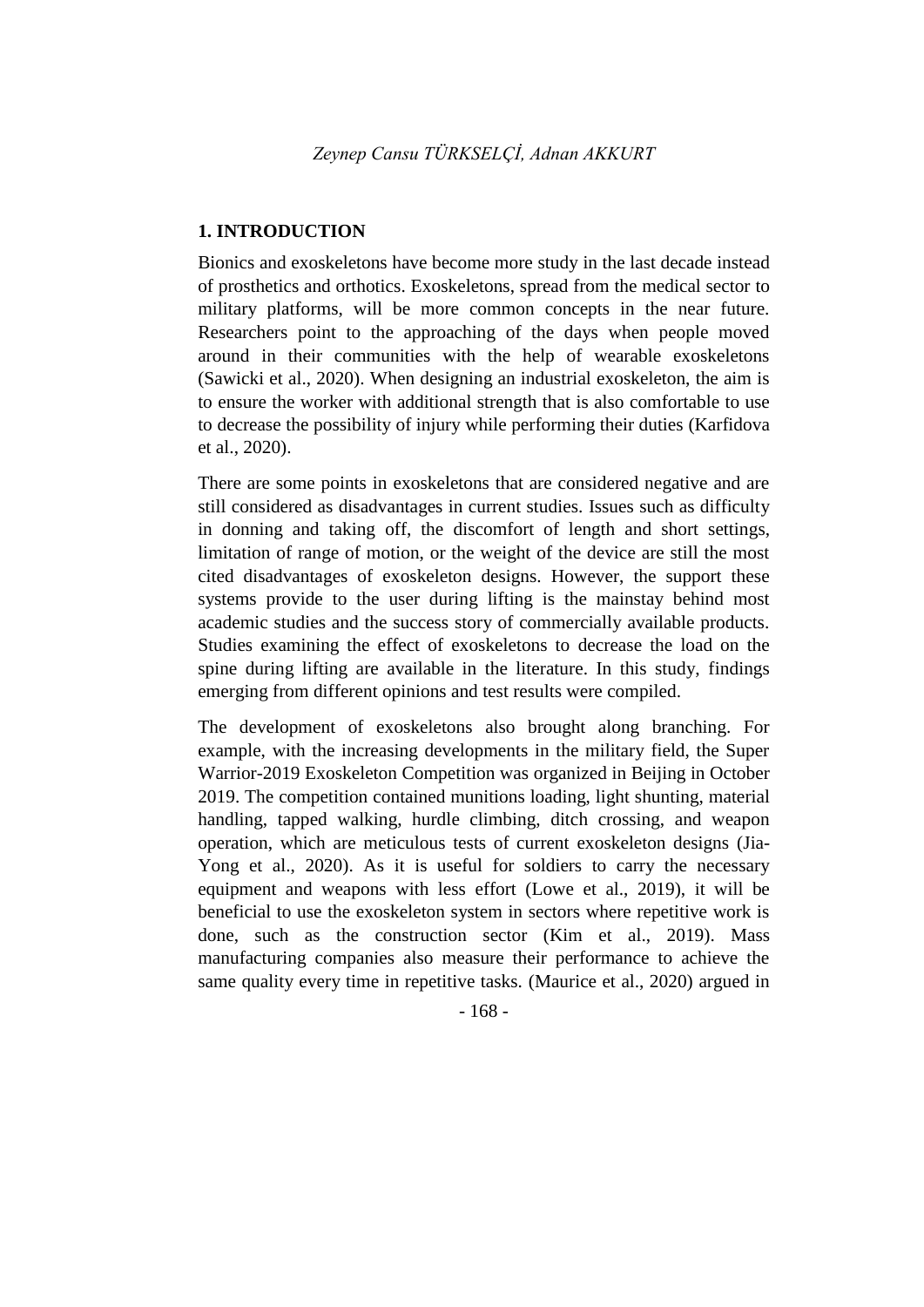## *Investigation of the Effects of Passive Exoskeletons on Weightlifting*

their study that an exoskeleton should increase user performance and capacity while performing the task, as productivity decline brings additional cost and quality drop to companies.

Exoskeleton is not only decreasing metabolic cost of energy, may also reduce muscle pain for works under the same conditions. It is stated that wearing exoskeleton reduces energy consumption as much as 17% during repetitive lifting that fulfilled by 11 healthy men in 5 minutes (Baltrusch et al., 2019a). In another study, wearing exoskeleton were reduced muscle activities during repetitive lifting and that causes to decrease lower metabolic cost of energy by 22% (Wei et al., 2019). Reduction of energy consumption has been observed that kinematic movements do not affect significantly (Baltrusch et al., 2019b).

As a result of modeling human mobility and neuroscience inspiring electromechanical systems, exoskeletons reached a level that can perform some tasks. If the functions underlying human balance and movement are understood, it can be adapted to legged robots, motor learning models, and prosthetic and orthotic devices (Fasola et al., 2019).

## **2. PASSIVE EXOSKELETON RESEARCH**

Passive exoskeletons can continue to work for a long time since no external power supply is needed. The use of such devices in active life can unite the advantage of flexible human operate with a constant reduction in workers' postural load (Luger et al., 2019a). Most of the exoskeletons designed for industrial use were produced to reduce the load on the spine. Passive wearable exoskeletons aim to store and recycle energy from the lower limbs to help the wearer perform a specific movement (Pardoel & Doumit, 2019).

Passive exoskeletons are devices that increase human movement through the specific use of mechanical elements such as springs, hoists, hoops, and clutches. At the same time, semi-passive exoskeletons counties on exterior power to merely modify the passive behavior of the exoskeleton, such as the modification of spring stiffness at the joint or control the position of

- 169 -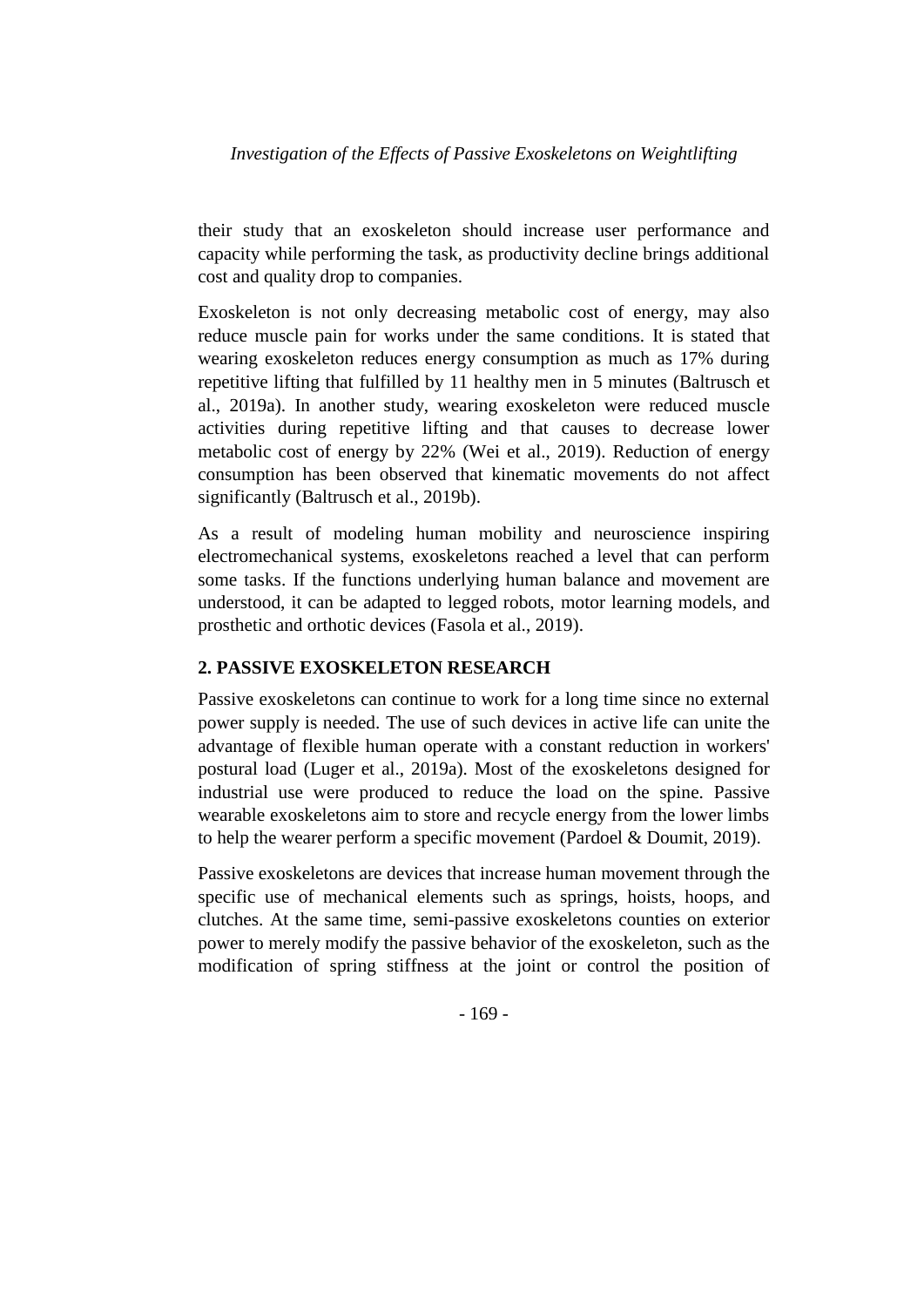clutches, while still counting on only mechanical elements for actuation (Lovrenovic & Doumit, 2019). As the wearer leans forward, their potential energy is stored in the spring and then returns as they stand up again (Alemi et al., 2019). One of the reasons why springs are used in passive exoskeletons is to stabilize the weight of user limbs or the user body (Zhou et al., 2020).

Exoskeletons can provide users with the following advantages: more durable by dispensing mechanical energy to avoid damage during activities that may cause serious problems such as quick cutting maneuvers or falling from excessive heights, more decisive by modulating the sensory-motor reaction of neuromuscular systems to disturbances, more nimble and faster by rising the relative strength capacity of their muscles (Sawicki et al., 2020).

## **2.1. Improvement of Lifting with Passive Exoskeletons**

In this section, the contributions of recent studies on the removal task are reviewed.

A person needs lower limb movements to perform daily activities such as sitting, walking, running, and to use body functions (He et al., 2007). During lifting, kinematic factors such as moment and power generation from the hip, ankle, knee, and waist joints contribute (Hwang et al., 2009). Failure to maintain strong coordination of upper and lower limbs during lifting causes chronic back pain (Pranata et al., 2018). For this reason, various methods have been adopted to prevent back pain, such as weight restriction and lifting instructions (Bush-Joseph et al., 1988). Because the lifting technique can affect the occurrence of the low back pain (Kingma et al., 2006).

The spine is a structure that achieves its balance from the lower limb (particularly the hip joint) and supports the weight of the upper limb (McGregor & Hukins, 2009). The spine load is more effective in people

- 170 -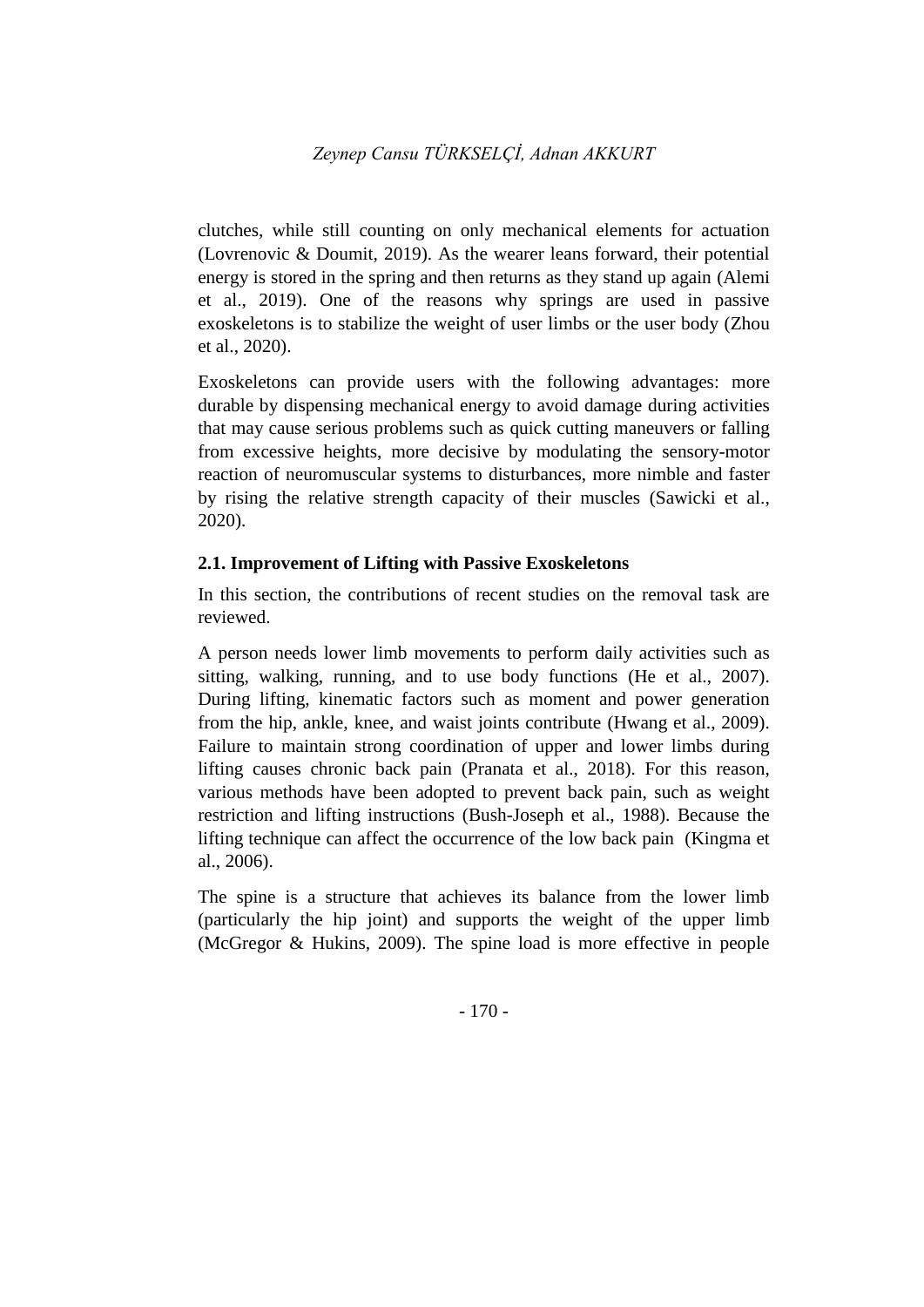## *Investigation of the Effects of Passive Exoskeletons on Weightlifting*

with low back pain, depending on the starting position and weight of the object to be lifted (Marras et al., 2004).

A group of researchers conducted trials on users with and without back pain, in which they tested the maximum number of lifts per 2 minutes with a weight of 20 kg and evaluated their results as shown in Figure 1 (Baltrusch et al., 2020c).

| Test |                |    | Procedure                       | Objective                  |
|------|----------------|----|---------------------------------|----------------------------|
|      |                |    |                                 | outcome measure            |
| 1.   | Lifting        |    | Lifting a box of 20 kilos for 2 | Number of lifts in 2 mins. |
|      |                |    | minutes from ankle height as    |                            |
|      |                | TÜ | often as possible. Lifting      |                            |
|      |                |    | technique and lifting speed is  |                            |
|      |                |    | chosen by the participant.      |                            |
| 2.   | Carrying       |    | Carrying 20 kilos in a box for  | Performance time (s)       |
|      |                |    | 10 meters.                      |                            |
|      |                |    | Time recording stopped when     |                            |
|      |                |    | the participant passed the 10-  |                            |
|      |                |    | meter mark.                     |                            |
| 3.   | Static forward |    | Standing with flexed trunk      | Maximal holding time (s)   |
|      | bending        |    | between 30 and 60 degrees.      |                            |
|      |                |    | Trunk angle is chosen by the    |                            |
|      |                |    | participant.                    |                            |
|      |                |    | Performing a simple manual      |                            |
|      |                |    | task on a table at knee height, |                            |
|      |                |    | max 5 mins.                     |                            |

**Figure 1.** Physiological performance tests to report the responses of healthy and low back pain groups to weightlifting (Baltrusch et al., 2020c).

- 171 -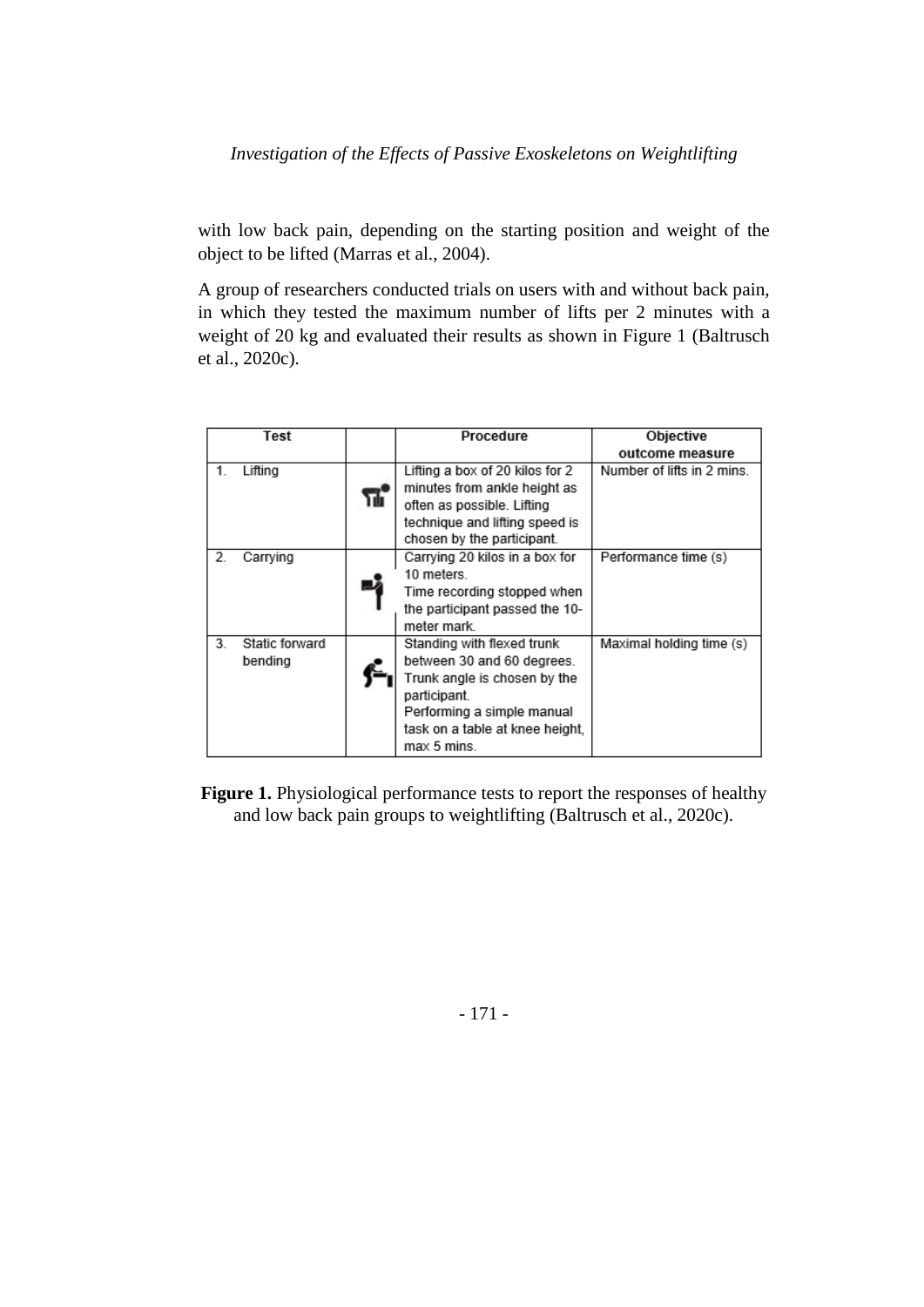# *Zeynep Cansu TÜRKSELÇİ, Adnan AKKURT*

| 4.             | 3 point kneeling<br>position |    | Holding 3-point kneeling<br>position with one hand on the<br>floor. Performing a simple<br>task on the floor, max 5 mins.                                                 | Maximal holding time (s)            |
|----------------|------------------------------|----|---------------------------------------------------------------------------------------------------------------------------------------------------------------------------|-------------------------------------|
| 5 <sub>1</sub> | 6 Minutes Walk<br>Test       |    | Walking as far as possible in<br>6 minutes.                                                                                                                               | Distance (m)                        |
| 6.             | Sit to stand                 | 訓  | Sitting down on a chair and<br>getting up 5 times. Participant<br>started in sitting position and<br>time recording stopped when<br>participant sat down the 5th<br>time. | Performance time (s)                |
| 7.             | <b>Stair Climbing</b>        |    | Climbing up- and downstairs<br>as fast as possible for 20<br>steps. No use of handrails.<br>Time recording stopped when<br>both feet were on the floor<br>again.          | Performance time (s)                |
| 8.             | Ladder<br>Climbing           |    | Climbing up and down a<br>ladder twice. Time recording<br>stopped when both feet were<br>on the floor again.                                                              | Performance time (s)                |
| 9.             | Bending the<br>trunk         | p. | Bending forward as much as<br>possible, knees extended.                                                                                                                   | Distance fingertip to floor<br>(cm) |
|                | 10. Wide Stance              |    | Standing with feet 20 cm<br>apart, gradually increasing<br>distance by 20 cm.                                                                                             | Maximal distance (cm)               |
|                | 11. Rotation of the<br>trunk |    | Rotating the trunk 5 times to<br>both sides.                                                                                                                              | None                                |
|                | 12. Squatting                |    | Squatting down to the floor 3<br>times, leaving the heels on<br>the ground.                                                                                               | None                                |

## **Continuation of the Figure 1.**

- 172 -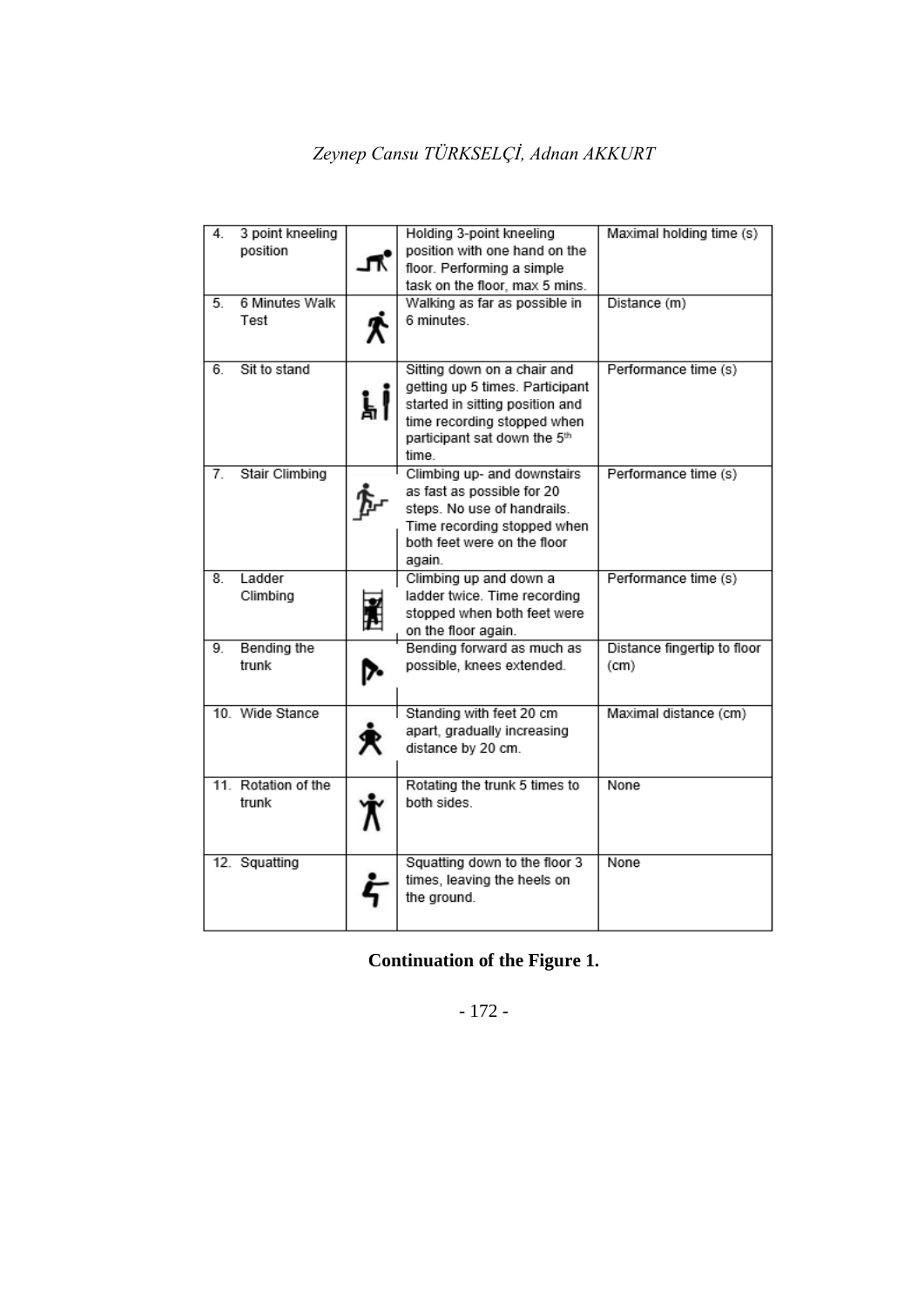#### *Investigation of the Effects of Passive Exoskeletons on Weightlifting*

According to research, the healthy group and the low-back pain group did not differ in age (44 years vs. 43 years), weight (87kg vs. 78 kg) and height (180 cm vs. 175cm). Figure 2 shows a remarkable increase in performance when users wear the exoskeleton. (The maximum number of lifts in 2 minutes: 18 lifts  $\pm$  6 vs. 20 lifts  $\pm$  6)



Figure 2. A series of changes in perceived task difficulty for diverse tasks. Such a rise indicates a negative effect and a reduction indicates a positive effect (Baltrusch et al., 2020c).

Baltrusch, Koopman, et al., (2019b) conducted a study where they measured metabolic cost, kinematics, mechanical joint work, and muscle activity during a 5-minute repetitive lifting task. In the study, participants underwent

- 173 -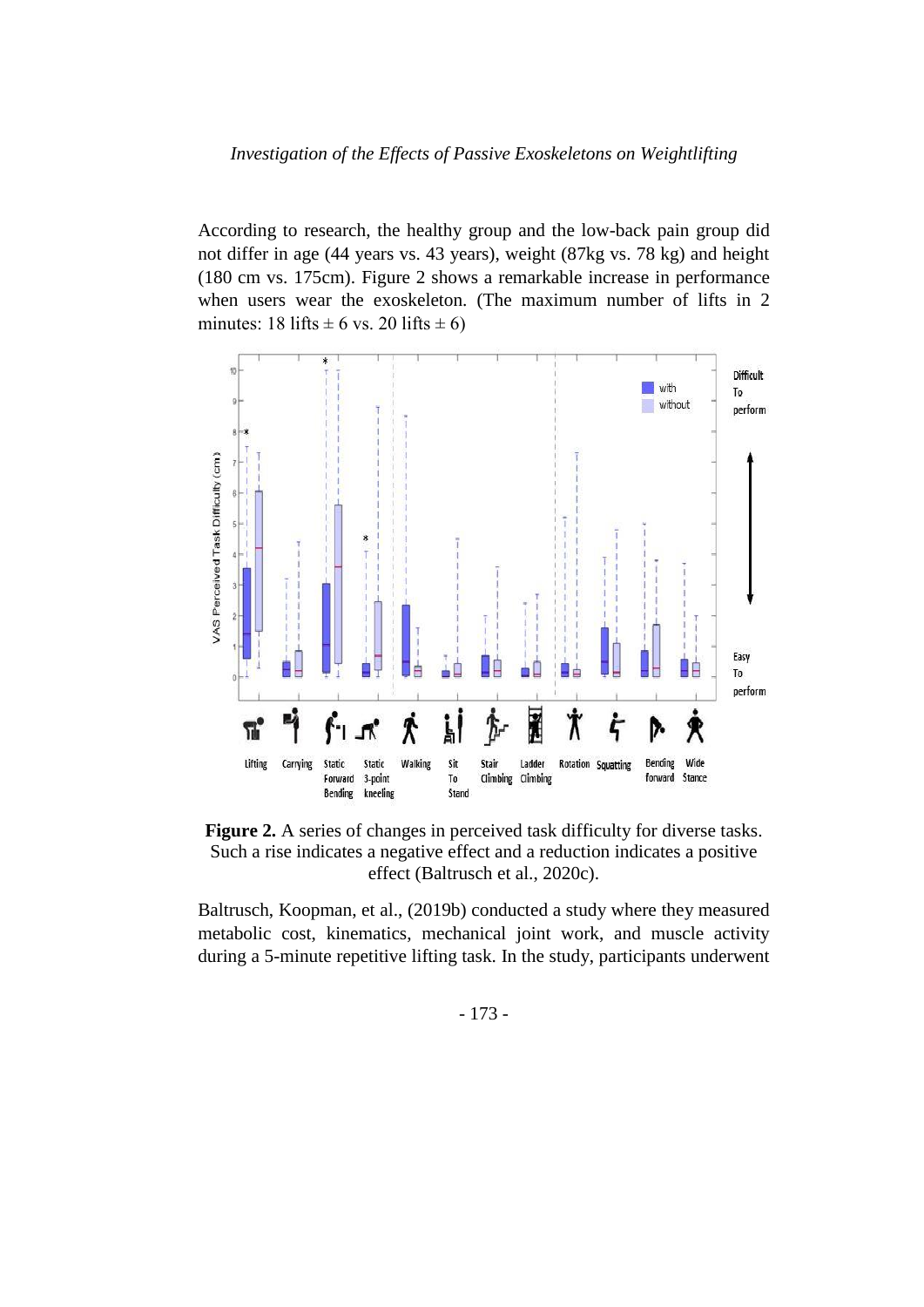a 10 kg box lifting at ankle joint height with and without an exoskeleton. The implantation of the exoskeleton they recommended reduced the net cost of metabolic removal by 18%. [Average (SD): 5.63 W / kg  $(1.26)$  - 4.64 W / kg (1.38);  $p = 0.000$ . The researchers explained that the average muscle activity in the back muscles decreased significantly when wearing the exoskeleton in one lifting cycle. It was stated that the muscle movement in the abdominal muscles remained the same.

According to Xiong et al., (2019), aimed at lowering metabolic cost, the researchers showed that the metabolic cost of walking at 1.38 m / s with optimal assistance decreased by 7.6% compared to usual walking. They designed an assistive system emphasize hip joint. The total process of their assistance systems is controlled by the mechanical clutch. It also includes springs on the knee joint to assist flexors during the late swing phase.

In study of Zhou et al., (2020), it was proposed that a spring with high hardness and small bias stress or lower hardness and large bias stress can be chosen to stabilize the gravity of the human exoskeleton system. The study results explain that the extra torque necessary in the knee and hip joints will be smaller if springs with lower hardness and greater preload are used.

Koopman et al., (2019d) mentioned about exoskeletons have been shown to decrease back muscle activity by 10% to 40% during static forward bending in their study.

An exoskeleton not only may reduce the feeling of fatigue during the task, but is also safe during accidents. However, users may prejudice that the exoskeleton will be useless and uncomfortable (Hensel & Keil, 2019). On the other hand, Luger et al., (2019b) examined the effects of exoskeletons on user comfort in their study and calculated that the user comfort score was 7.9 out of 10 as a result of the survey. They also observed that sitting low was more comfortable than sitting high.

- 174 -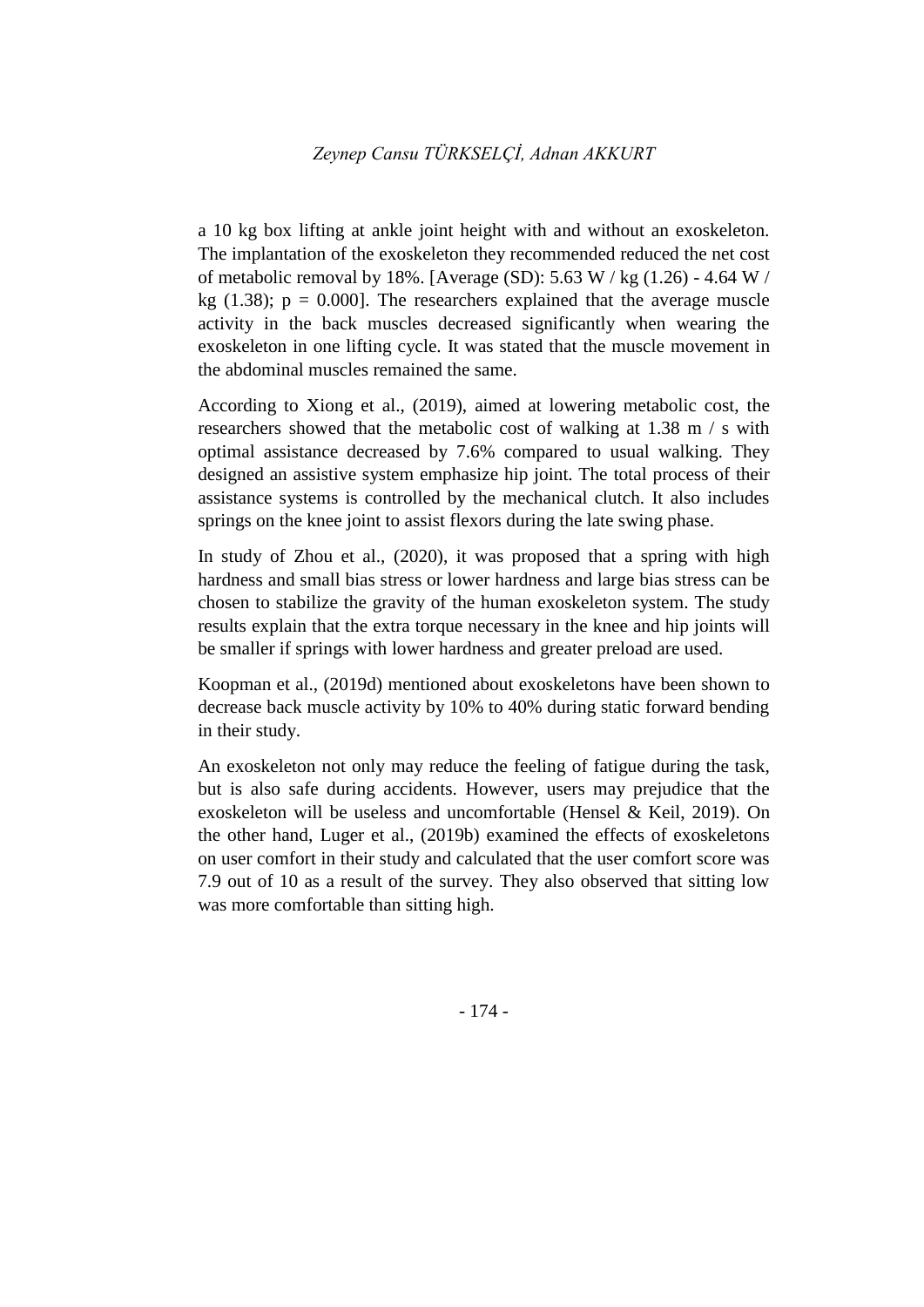## **3. CONCLUSION**

Studies have shown the potential of the exoskeleton to reduce the metabolic costs of lifting, thereby decreasing the risk of fatigue in the course of repetitive lifts. There are promising designs to decrease the load on the spine, especially low back pain caused by repetitive work.

The way exoskeletons protect the wearer could be summarized as reducing the biomechanical loads affecting the user's joints, muscles, and soft tissues. In the design of exoskeletons, certain test methods and standards will need to be established to provide capabilities that the user does not have.

In order to develop exoskeleton technology, deep research and experiments will be required in different branches such as physiology, psychology, engineering, and design. In this way, human and machine will be able to gain power and time in harmony.

- 175 -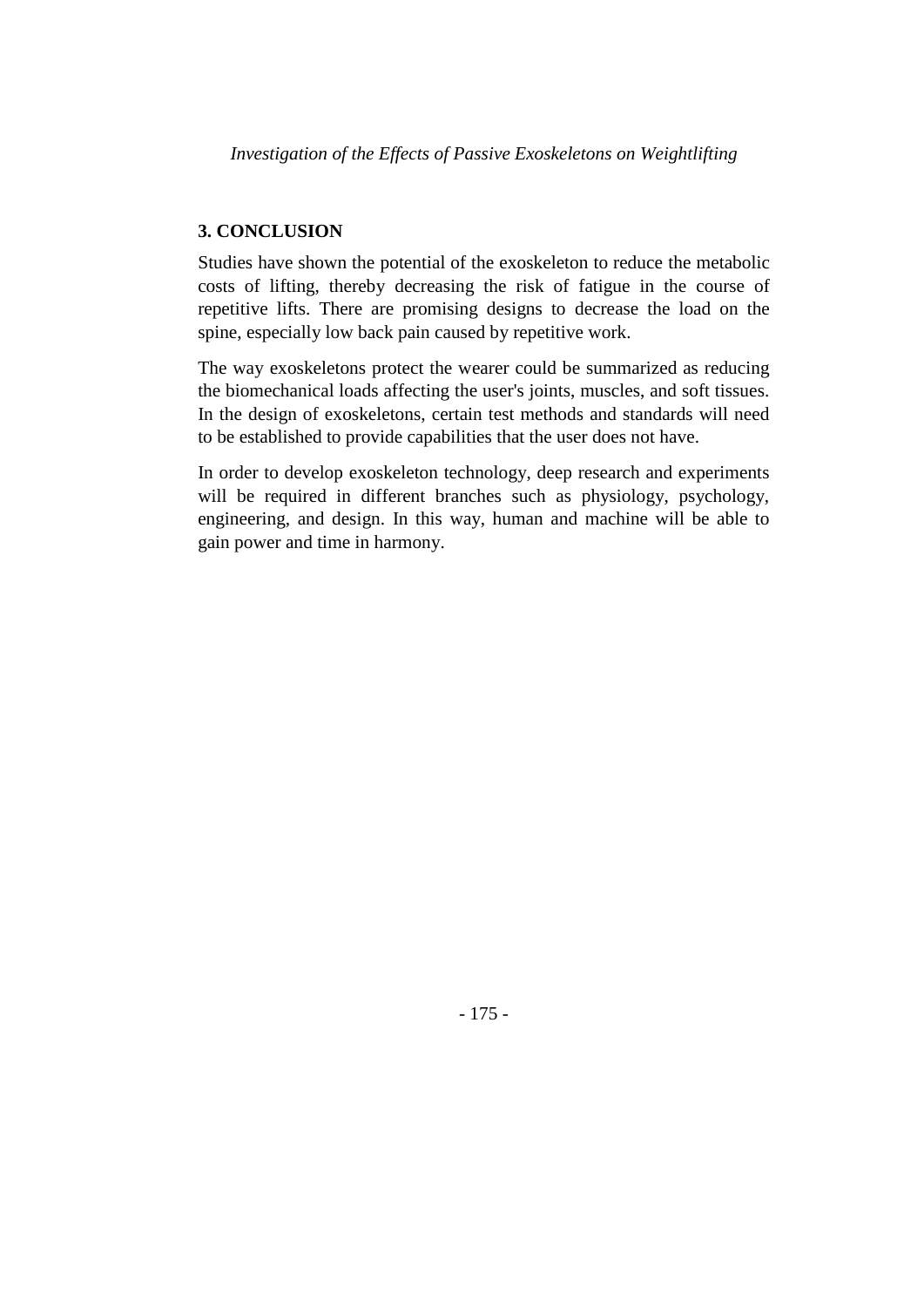### **ACKNOWLEDGEMENT**

This study is supported by CES Advanced Composites and Technology which operates in the field of advanced composite materials and ballistic armor with two different companies based in Turkey and UK.

The author would like to express deep sense of appreciation and gratitude for their cooperation and help.

- 176 -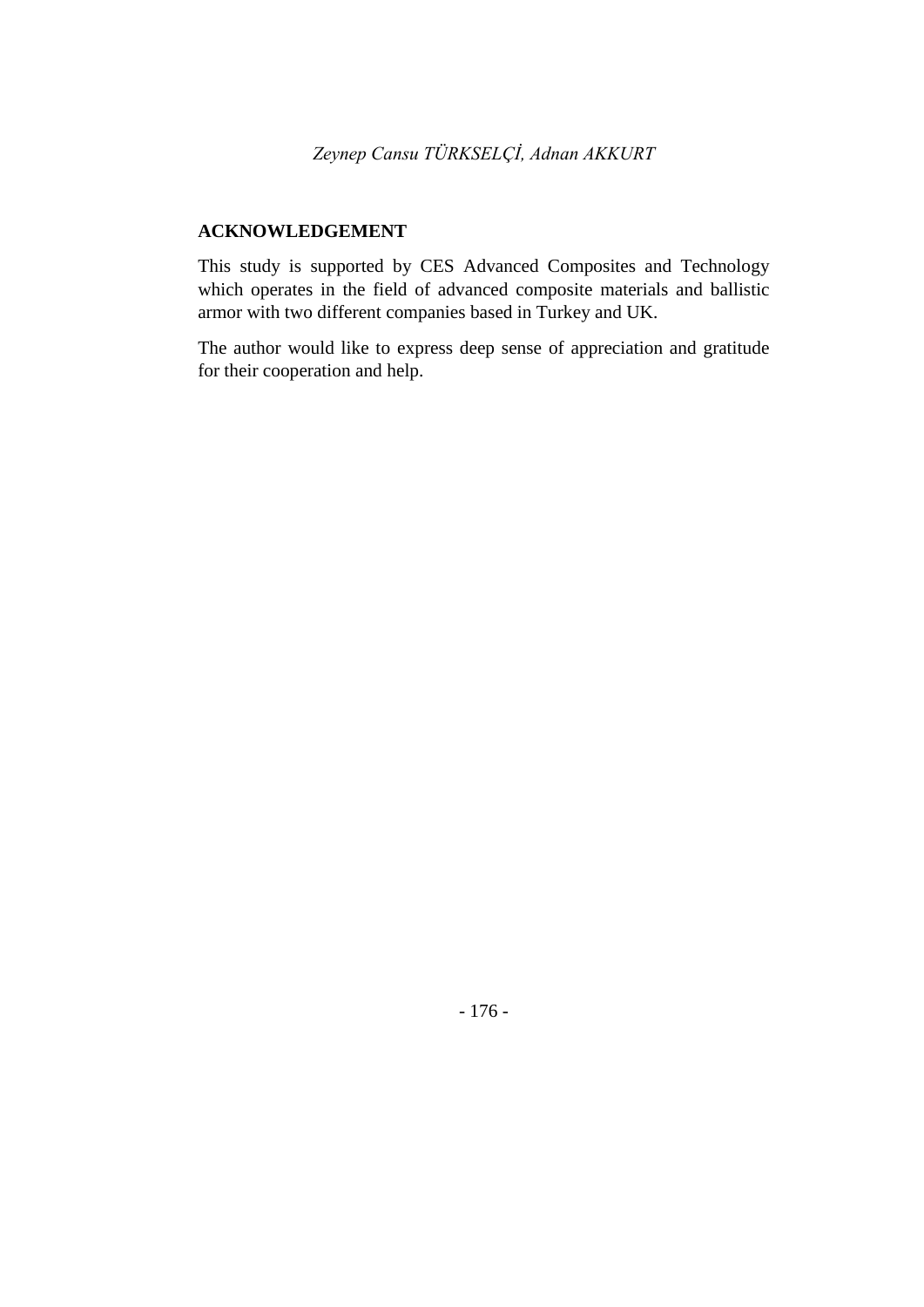#### **REFERENCES**

Alemi, M. M., Geissinger, J., Simon, A. A., Chang, S. E., & Asbeck, A. T. (2019). "A Passive Exoskeleton Reduces Peak and Mean EMG During Symmetric and Asymmetric Lifting". *Journal of Electromyography and Kinesiology*. doi:10.1016/j.jelekin.2019.05.003

Baltrusch, S J, H, V. D. J., Bruijn, S. M., Koopman, A. S., M, V. B. C. A., & Houdijk, H. (2019). "The effect of a passive trunk exoskeleton on metabolic costs during lifting and walking". *Ergonomics*, *0*(0), 000. doi:10.1080/00140139.2019.1602288

Baltrusch, S J, Koopman, J. H. V. D. A. S., Rodriguez, M. B. N. C., & Babič, G. J. (2019). "SPEXOR passive spinal exoskeleton decreases metabolic cost during symmetric repetitive lifting". *European Journal of Applied Physiology*, *0123456789*. doi:10.1007/s00421-019-04284-6

Baltrusch, S. J., van Dieen, J. H., van Bennekom, C. A. M., Houdijk, Han (2020). "Testing an exoskeleton that helps workers with low-back pain: Less discomfort with the passive spexor trunk device". *IEEE Robotics and Automation Magazine*, *27*(1), 66–76.

Bush-Joseph, C., Schipplein, O., Andersson, G. B. J., & Andriacchi, T. P. (1988). "Influence of dynamic factors on the lumbar spine moment in lifting". *Ergonomics*, *31*(2), 211–216. doi:10.1080/00140138808966662

Fasola, J., Vouga, T., Baud, R., Member, H. B., Bouri, M., & Member, S. (2019). "Balance Control Strategies during Standing in a Locked-Ankle Passive Exoskeleton". *2019 IEEE 16th International Conference on Rehabilitation Robotics (ICORR)*, 593–598.

He, H., Kiguchi, K., & Horikawa, E. (2007). "A Study on Lower-Limb Muscle Activities during Daily Lower-Limb Motions". *International Journal of Bioelectromagnetism*, *9*(2), 79–84.

Hensel, R., & Keil, M. (2019). "Subjective Evaluation of a Passive Industrial Exoskeleton for Lower-back Support: A Field Study in the Automotive Sector". *IISE Transactions on Occupational Ergonomics and Human Factors*, *7*(3–4), 213–221. doi:10.1080/24725838.2019.1573770

- 177 -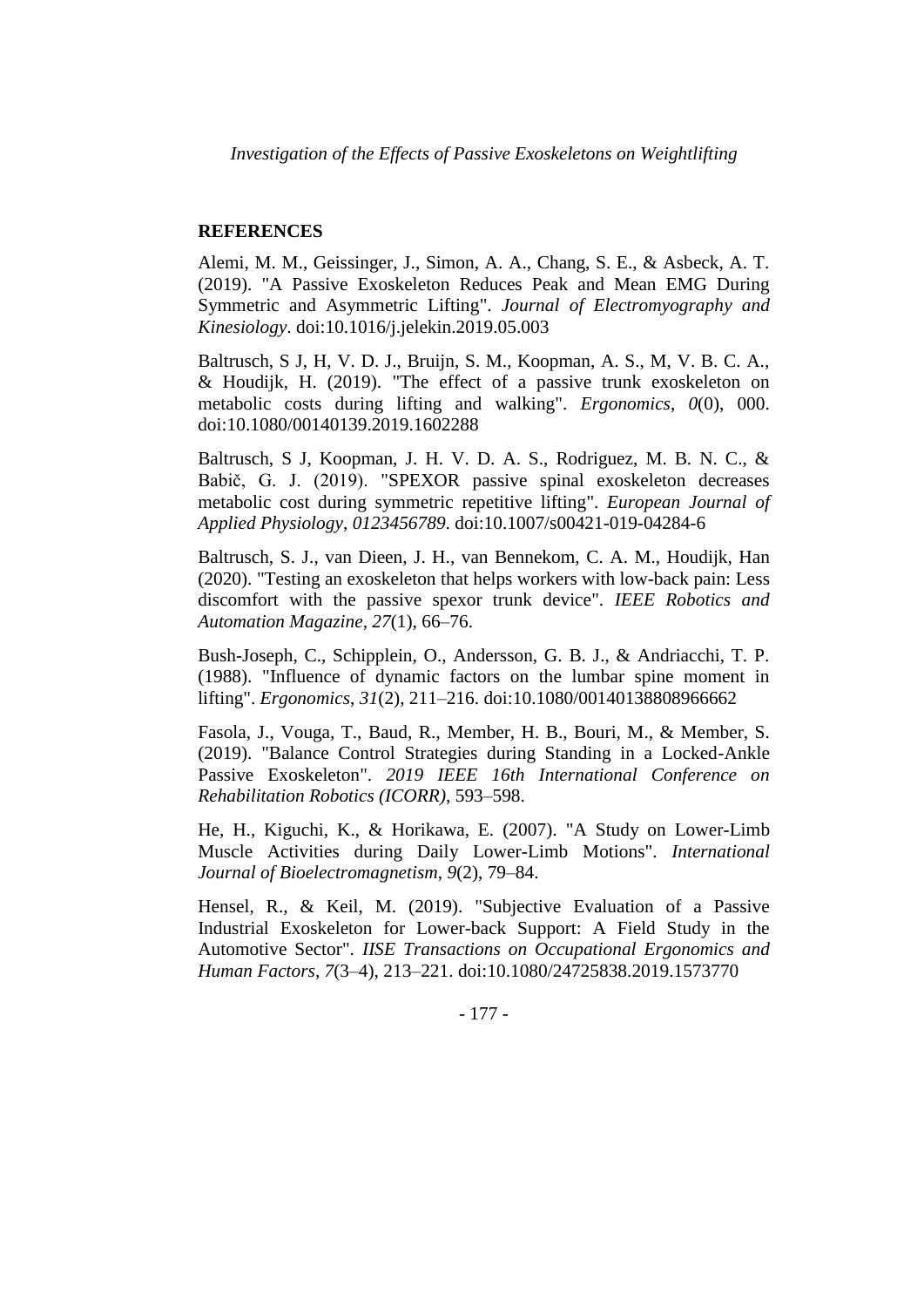Hwang, S., Kim, Y., & Kim, Y. (2009). "Lower extremity joint kinetics and lumbar curvature during squat and stoop lifting". *BMC Musculoskeletal Disorders*, *10*, 1–10. doi:10.1186/1471-2474-10-15

Jia-Yong, Z., Ye, L. I. U., Xin-Min, M. O., Chong-Wei, H. A. N., Xiao-Jing, M., Qiang, L. I., Yue-Jin, W., & Ang, Z. (2020). "A preliminary study of the military applications and future of individual exoskeletons". *Journal of Physics: Conference Series*, *1507*(10). doi:10.1088/1742- 6596/1507/10/102044

Karfidova, A. O., Vasilyev, M. V., & Morozova, I. G. (2020). "Modernization of an industrial passive exoskeleton prototype for lower extremities using rapid prototyping technologies". *IOP Conference Series: Materials Science and Engineering*, *971*(5). doi:10.1088/1757- 899X/971/5/052049

Kim, S., Moore, A., Srinivasan, D., Akanmu, A., Barr, A., Harris-Adamson, C., Rempel, D. M., & Nussbaum, M. A. (2019). "Potential of Exoskeleton Technologies to Enhance Safety, Health, and Performance in Construction: Industry Perspectives and Future Research Directions". *IISE Transactions on Occupational Ergonomics and Human Factors*, *7*(3–4), 185–191. doi:10.1080/24725838.2018.1561557

Kingma, I., Faber, G. S., Bakker, A. J. M., & Van Dieën, J. H. (2006). "Can low back loading during lifting be reduced by placing one leg beside the object to be lifted?". *Physical Therapy*, *86*(8), 1091–1105. doi:10.1093/ptj/86.8.1091

Koopman, A. S., Kingma, I., Looze, M. P. De, & Dieën, J. H. Van. (2019). "Effects of a passive back exoskeleton on the mechanical loading of the low-back during symmetric lifting". *Journal of Biomechanics*, 109486. doi:10.1016/j.jbiomech.2019.109486

Lovrenovic, Z., & Doumit, M. (2019). "Development and testing of a passive Walking Assist Exoskeleton". *Integrative Medicine Research*, 1–12. doi:10.1016/j.bbe.2019.01.002

- 178 -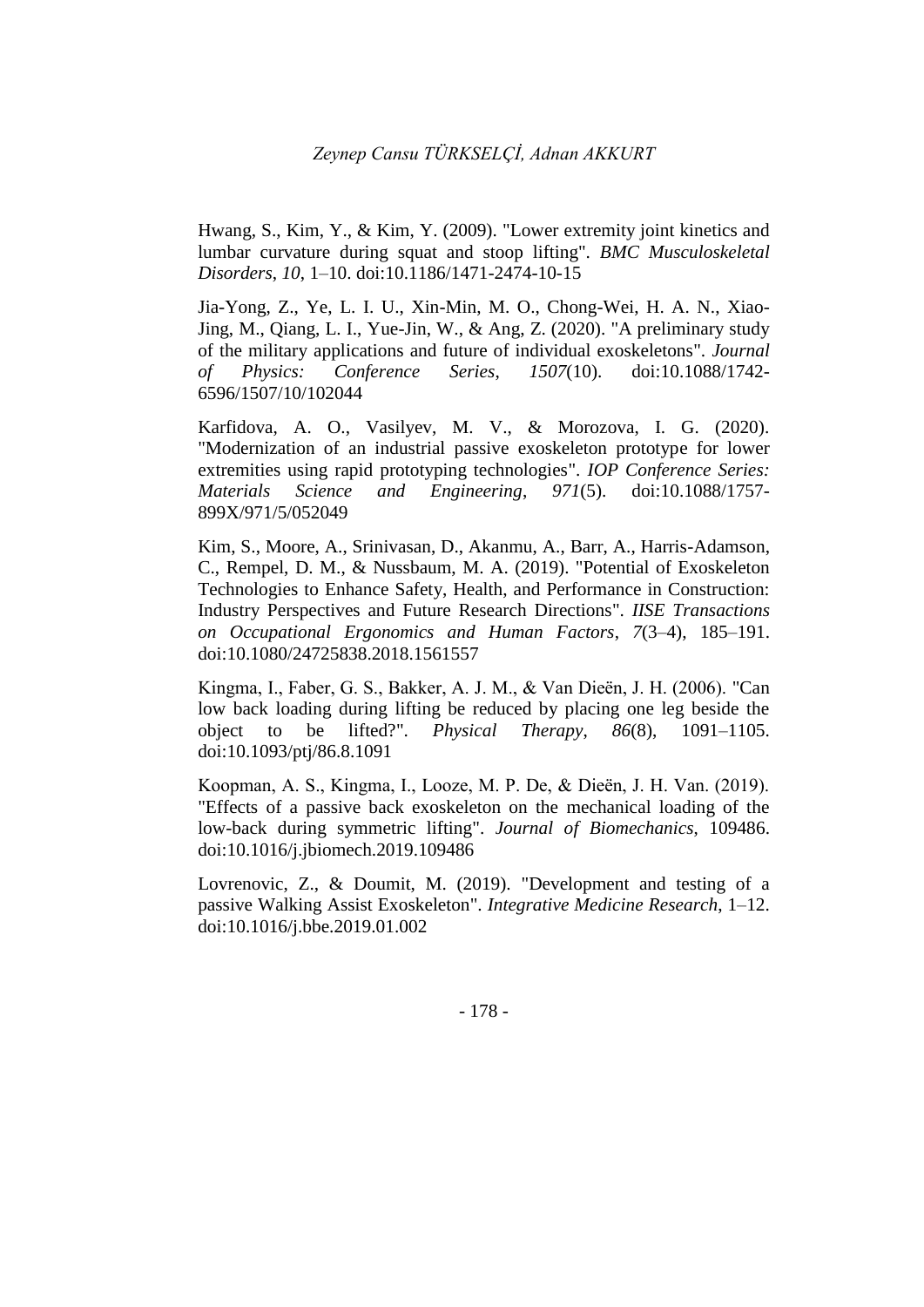Lowe, B. D., Billotte, W. G., & Peterson, D. R. (2019). "ASTM F48 Formation and Standards for Industrial Exoskeletons and Exosuits". *IISE Transactions on Occupational Ergonomics and Human Factors*, *7*(August). doi:10.1080/24725838.2019.1579769

Luger, T., Cobb, T. J., Seibt, R., Rieger, M. A., & Steinhilber, B. (2019). "Subjective Evaluation of a Passive Lower-Limb Industrial Exoskeleton Used During simulated Assembly". *IISE Transactions on Occupational Ergonomics and Human Factors*, *7*(3–4), 175–184. doi:10.1080/24725838.2018.1560376

Luger, T., Seibt, R., Cobb, T. J., Rieger, M. A., & Steinhilber, B. (2019). "Influence of a passive lower-limb exoskeleton during simulated industrial work tasks on physical load, upper body posture, postural control and discomfort". *Applied Ergonomics*, *80*(May), 152–160. doi:10.1016/j.apergo.2019.05.018

Marras, W. S., Ferguson, S. A., Burr, D., Davis, K. G., & Gupta, P. (2004). "Spine loading in patients with low back pain during asymmetric lifting exertions". *Spine Journal*, *4*(1), 64–75. doi:10.1016/S1529-9430(03)00424- 8

Maurice, P., Ivaldi, S., Babic, J., Camernik, J., Gorjan, D., Schirrmeister, B., Bornmann, J., Tagliapietra, L., Latella, C., Pucci, D., & Fritzsche, L. (2020). "Objective and Subjective Effects of a Passive Exoskeleton on Overhead Work". *IEEE Transactions on Neural Systems and Rehabilitation Engineering*, *28*(1), 152–164. doi:10.1109/TNSRE.2019.2945368

McGregor, A. H., & Hukins, D. W. L. (2009). "Lower limb involvement in spinal function and low back pain". *Journal of Back and Musculoskeletal Rehabilitation*, *22*(4), 219–222. doi:10.3233/BMR-2009-0239

Pardoel, S., & Doumit, M. (2019). "Development and testing of a passive ankle exoskeleton". *Integrative Medicine Research*, *39*(3), 902–913. doi:10.1016/j.bbe.2019.08.007

- 179 -